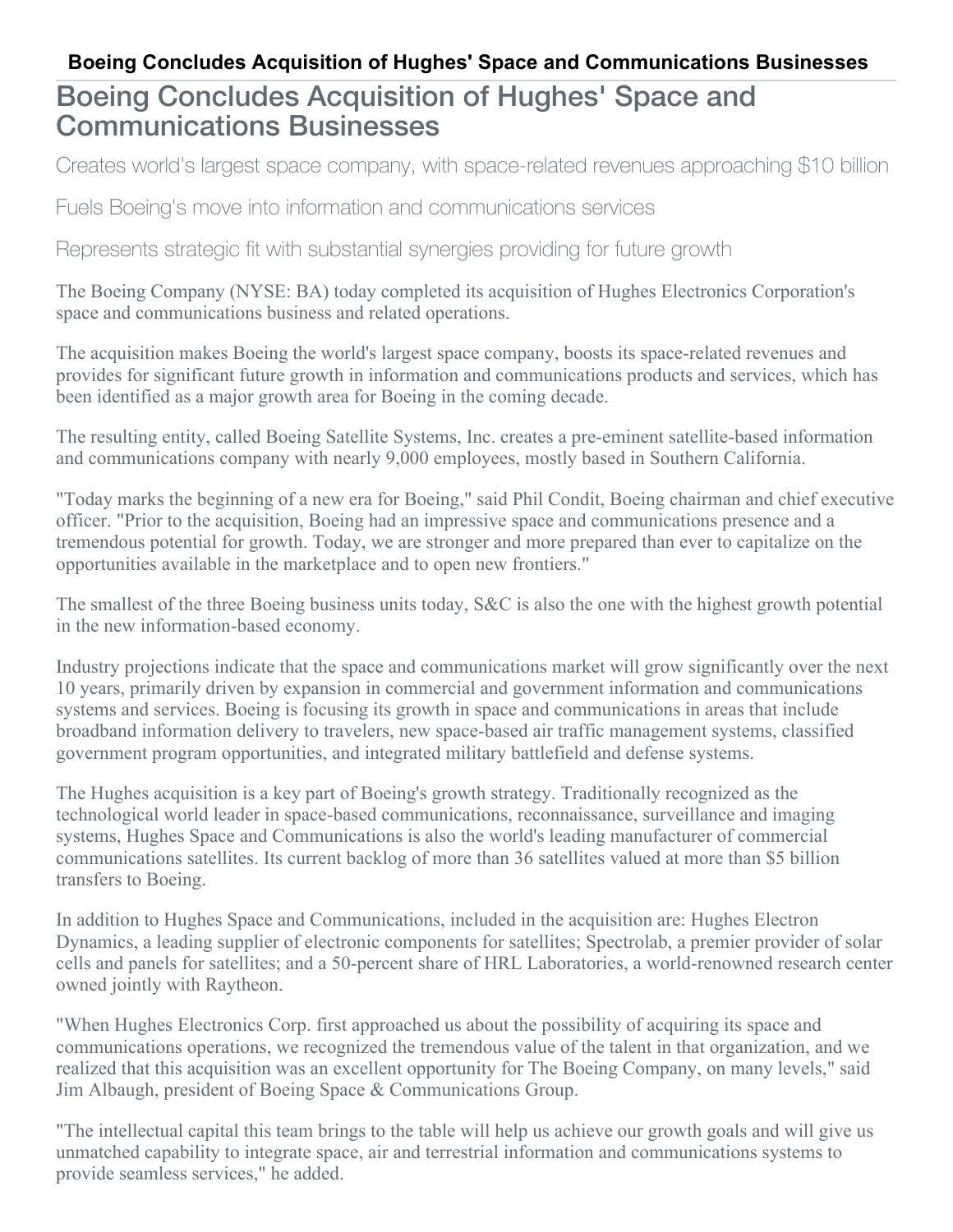As examples of the company's strategic move into such services, Albaugh cited: Connexion by Boeing, an airplane-based Internet initiative that promises to change the way people travel by keeping them in touch in the new mobile economy; satellite-based navigation and air traffic management, which can make flying safer and more efficient; and decision aids like battle management and logistics tracking that will enable customers to protect and maximize use of assets.

Boeing Satellite Systems is part of the Boeing Space and Communications Group, led by Albaugh. Boeing Satellite Systems is headquartered in El Segundo, Calif., under the leadership of Tig H. Krekel, formerly president and chief executive officer of Hughes Space and Communications Company.

"The businesses that now comprise Boeing Satellite Systems have a long history of creating new technologies that enable exciting market breakthroughs. The successful direct-to-home satellite television business is just one example of what the expertise in Boeing Satellite Systems can develop," said Tig H. Krekel, president of Boeing Satellite Systems. "This expertise, combined with Boeing's existing large systems prowess, can create many next-generation businesses."

Boeing's existing Space and Communications group features an array of advanced technology products in four major markets: launch services, information and communications, human space flight and exploration, and missile defense and space control. Boeing is NASA's leading contractor, the lead integrator for the 16 nation International Space Station, the builder of the Delta family of launch vehicles and the lead systems integrator for the National Missile Defense program. It also designs and builds advanced Rocketdyne rocket propulsion systems and is developing the next generation of global positioning system satellites, known as GPS IIF. Boeing is a partner in Sea Launch, the four-nation joint venture that launches satellites from a floating platform in the Pacific near the equator.

Boeing Satellite Systems is the world's leading manufacturer of commercial communications satellites. BSS also supplies spacecraft for communications and space exploration to the U.S. government, and builds weather satellites for the United States and Japan.

Boeing Satellite Systems will be operated as a wholly owned subsidiary. Under agreements with the FTC and the EC, Boeing will establish certain firewalls to ensure both the confidentiality of launch vehicle information that is provided to Boeing Satellite Systems by various launch service providers and satellite information provided by various manufacturers to Boeing's Expendable Launch Systems unit.

The Boeing Company, headquartered in Seattle, is the largest aerospace company in the world and the United States' leading exporter. It is the world's largest manufacturer of commercial jetliners and military aircraft, and the largest NASA contractor. The company's capabilities in aerospace also include rotorcraft, electronic and defense systems, missiles, rocket engines, launch vehicles, and advanced information and communication systems. The company has an extensive global reach with customers in 145 countries and manufacturing operations throughout the United States, Canada and Australia. At year-end 1999, Boeing and its subsidiaries employed 197,100 people.

## **Forward-Looking Information Is Subject to Risk and Uncertainty**

Certain statements in this release contain "forward-looking" information that involves risk and uncertainty, including projections for revenues, earnings, earnings per share, market growth, completion of government and regulatory reviews and receipt of necessary approvals, statements regarding goals, and other trend projections. This forward-looking information is based upon a number of assumptions including assumptions regarding demand; internal performance; customer, supplier and subcontractor performance; and government policies and actions. Actual future results and trends may differ materially depending on a variety of factors, including the company's successful execution of internal performance plans including research and development, production system initiatives, asset management plans, procurement plans, and other costreduction efforts; the cyclical nature of the company's business, volatility of the market for certain products, future integration of Hughes' space and communications business and related operations; product